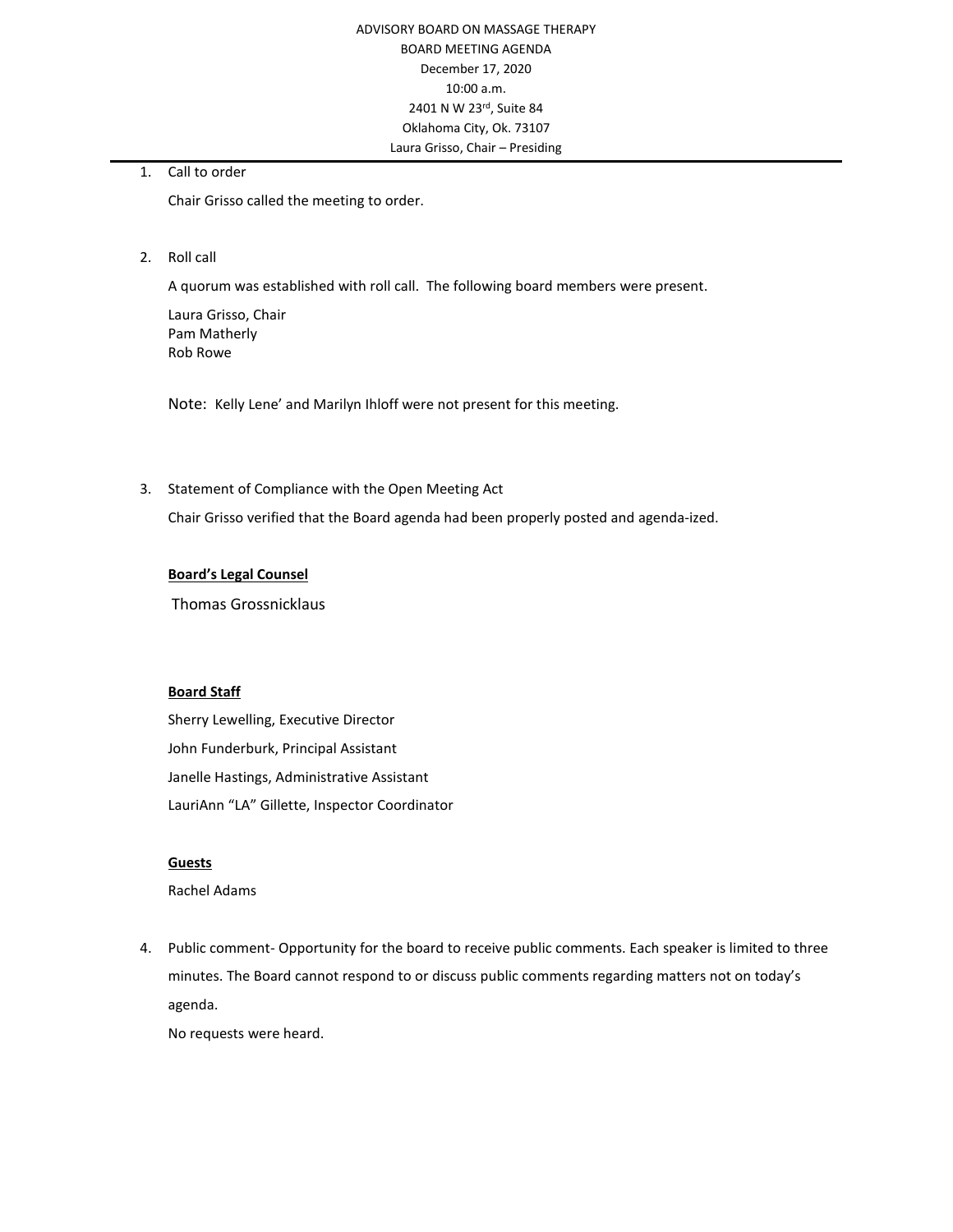5. ABMT Survey Response Committee Report – Sherry G. Lewelling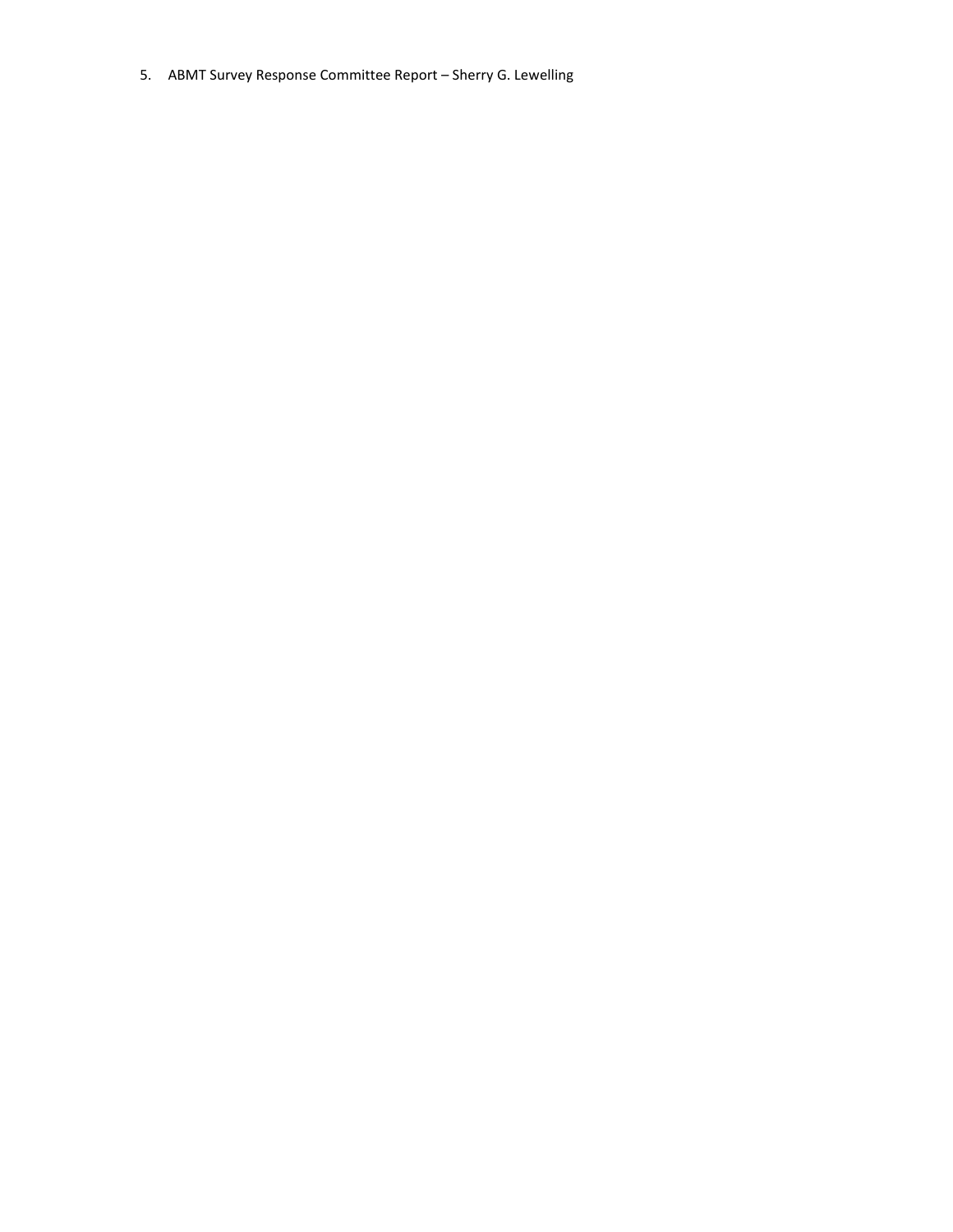6. Discussion and possible action on survey response committee report.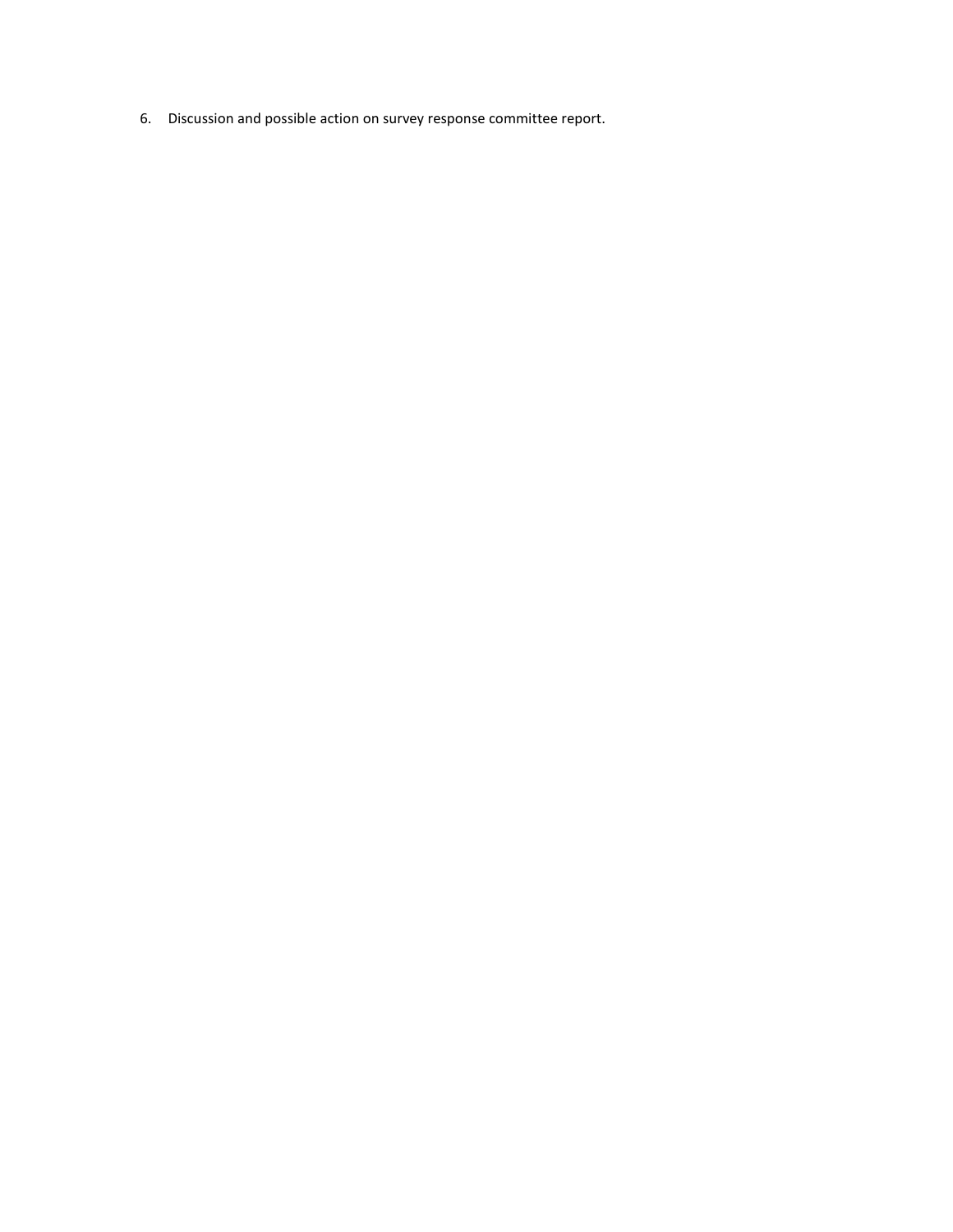7. Legislative update – Laura Grisso